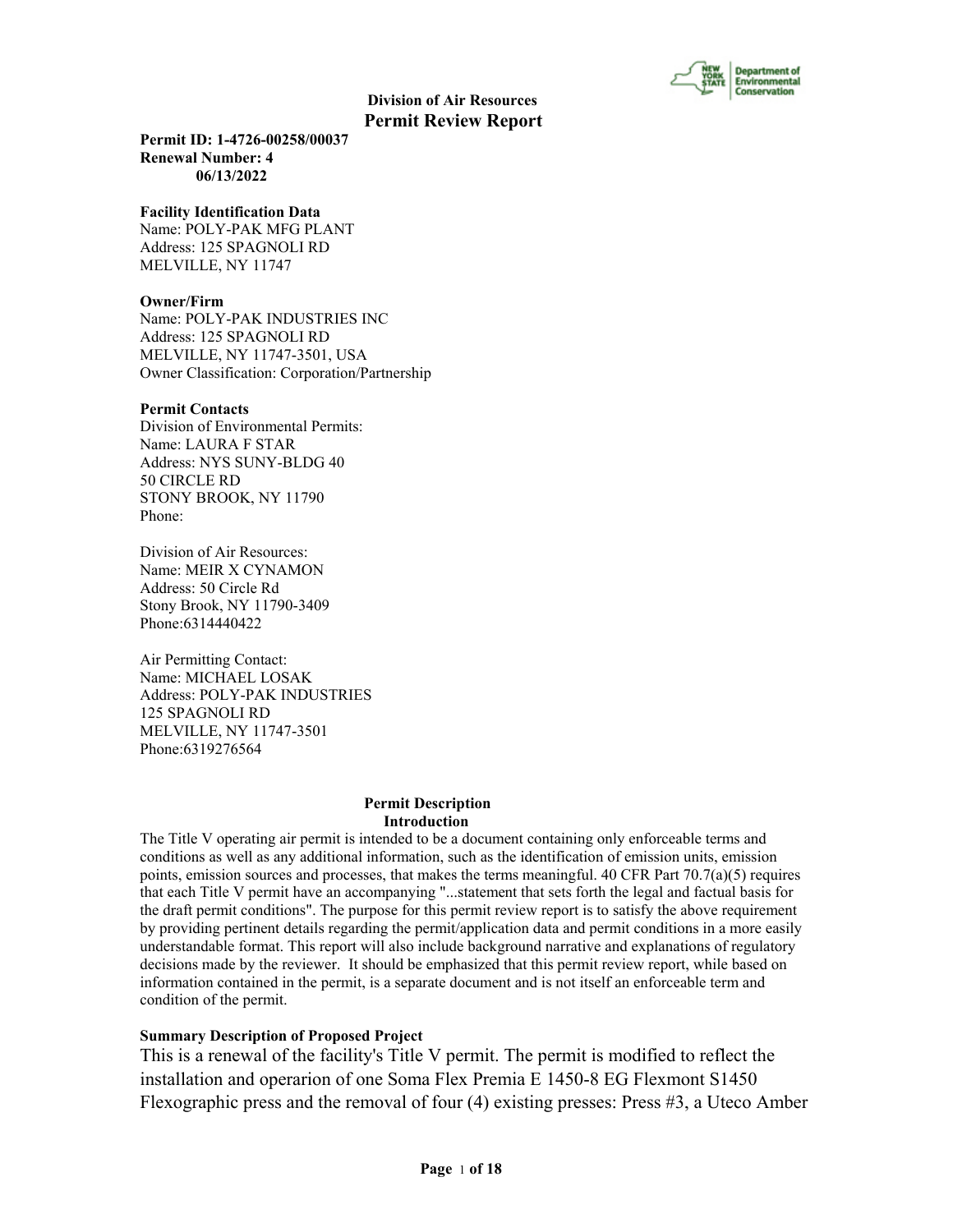

**Permit ID: 1-4726-00258/00037 Renewal Number: 4 06/13/2022**

Press; Press #7, a Kidder Model 660 Presses; Press #8, a Garint Gemini 150 Press; and In-Line Press #2, a Custom made press. The capacity of the new press is lower than the combined capacity of the four presses that will be removed. VOC emissions from the new press will be limited to 9 tons per year, the same as the previously installed pressed that was added with the last modification in 2017.

# **Attainment Status**

POLY-PAK MFG PLANT is located in the town of HUNTINGTON in the county of SUFFOLK. The attainment status for this location is provided below. (Areas classified as attainment are those that meet all ambient air quality standards for a designated criteria air pollutant.)

| Criteria Pollutant                                 | <b>Attainment Status</b>     |  |
|----------------------------------------------------|------------------------------|--|
|                                                    |                              |  |
| Particulate Matter (PM)                            | <b>ATTAINMENT</b>            |  |
| Particulate Matter $\leq 10\mu$ in diameter (PM10) | <b>ATTAINMENT</b>            |  |
| Sulfur Dioxide (SO2)                               | <b>ATTAINMENT</b>            |  |
| $Ozone*$                                           | <b>SEVERE NON-ATTAINMENT</b> |  |
| Oxides of Nitrogen $(NOx)$ **                      | <b>ATTAINMENT</b>            |  |
| Carbon Monoxide (CO)                               | <b>ATTAINMENT</b>            |  |
|                                                    |                              |  |

----

\* Ozone is regulated in terms of the emissions of volatile organic compounds (VOC) and/or oxides of nitrogen (NOx) which are ozone precursors.

\*\* NOx has a separate ambient air quality standard in addition to being an ozone precursor.

# **Facility Description:**

Poly-Pak industries Inc is an existing printing facility, which will now operate (6) flexographic presses and three (3) in-line presses, all ducted to a common oxidizer.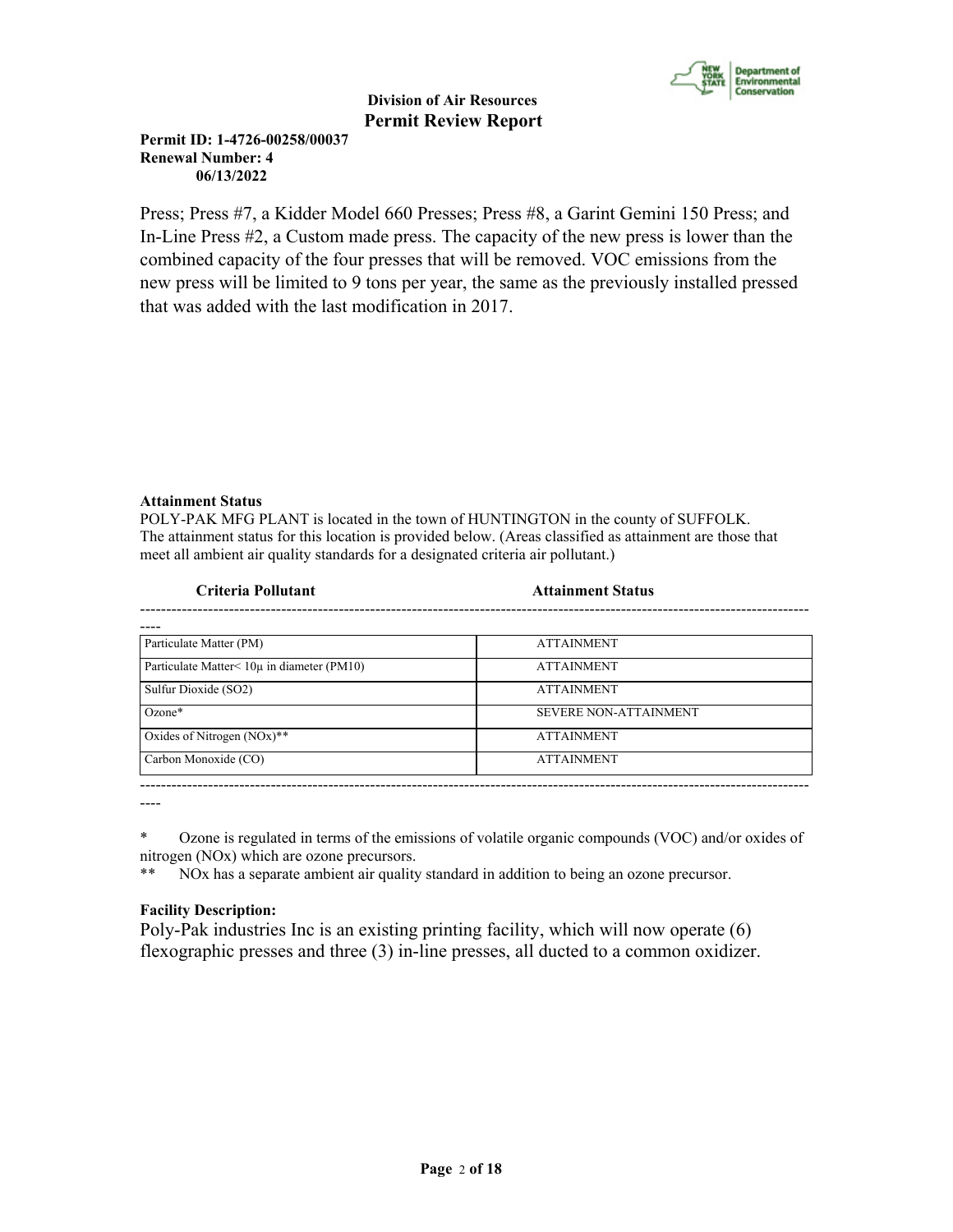

**Permit ID: 1-4726-00258/00037 Renewal Number: 4 06/13/2022**

#### **Permit Structure and Description of Operations**

The Title V permit for POLY-PAK MFG PLANT

 is structured in terms of the following hierarchy: facility, emission unit, emission point, emission source and process. A facility is defined as all emission sources located at one or more adjacent or contiguous properties owned or operated by the same person or persons under common control. The facility is subdivided into one or more emission units (EU). Emission units are defined as any part or activity of a stationary facility that emits or has the potential to emit any federal or state regulated air pollutant. An emission unit is represented as a grouping of processes (defined as any activity involving one or more emission sources (ES) that emits or has the potential to emit any federal or state regulated air pollutant). An emission source is defined as any apparatus, contrivance or machine capable of causing emissions of any air contaminant to the outdoor atmosphere, including any appurtenant exhaust system or air cleaning device. [NOTE: Indirect sources of air contamination as defined in 6 NYCRR Part 203 (i.e. parking lots) are excluded from this definition]. The applicant is required to identify the principal piece of equipment (i.e., emission source) that directly results in or controls the emission of federal or state regulated air pollutants from an activity (i.e., process). Emission sources are categorized by the following types: combustion - devices which burn fuel to generate heat, steam or power incinerator - devices which burn waste material for disposal

control - emission control devices

process - any device or contrivance which may emit air contaminants that is not included in the above categories.

POLY-PAK MFG PLANT is defined by the following emission unit(s):

Emission unit 000014 - 2000 Gallon storage tank containing a non-HAP solvent blend, 60% n-propanol and 40% isopropanol.

Emission unit 000014 is associated with the following emission points (EP): 00014

Process: P03 is located at Building MOUTSIDE - Venting for a 2000 gallon tank that contains a non-HAP solvent blend consisting of 60% n-propanol and 40% isopropanol. Emissions occur when the tank is being filled.

Emission unit 000CFI - Six (6) flexographic printing presses and three (3) in-line presses with emissions directed to a gas-fired catalytic oxidizer which operates from January 1 to December 31.

Emission unit 000CFI is associated with the following emission points (EP): 00032

Process: P01 is located at 1ST/OUTSIDE, Building MOUTSIDE - Polyethylene rolled sheeting is fed into presses which apply patterns of different color inks sequentially. Emissions are generated at locations within the presses at the "overhead oven" and at the "between color dryer." After modification, six central impression cylinder flexographic presses are totally enclosed within one main press room. Three in-line presses are enclosed individually. Emissions from all nine presses are ducted commonly to one input into a catalytic fume incinerator.

# **Title V/Major Source Status**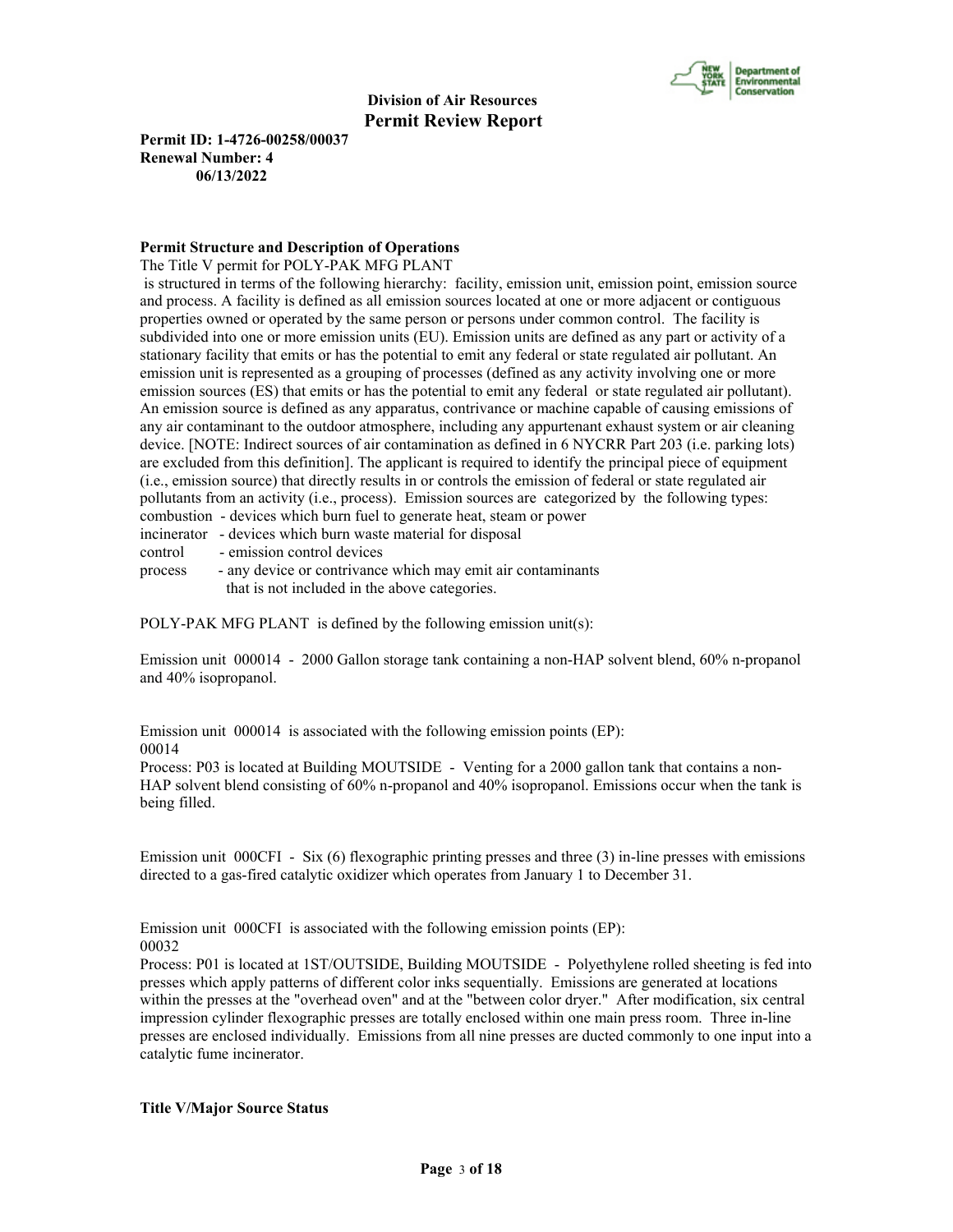

# **Permit ID: 1-4726-00258/00037 Renewal Number: 4 06/13/2022**

POLY-PAK MFG PLANT is subject to Title V requirements. This determination is based on the following information:

The facility's potential emissions of volatile organic compounds (VOCs) are greater than 25 tons per year.

# **Program Applicability**

The following chart summarizes the applicability of POLY-PAK MFG PLANT with regards to the principal air pollution regulatory programs:

| <b>Regulatory Program</b>      | <b>Applicability</b> |  |
|--------------------------------|----------------------|--|
|                                |                      |  |
| <b>PSD</b>                     | NO                   |  |
| NSR (non-attainment)           | <b>YES</b>           |  |
| NESHAP (40 CFR Part 61)        | NO.                  |  |
| NESHAP (MACT - 40 CFR Part 63) | <b>YES</b>           |  |
| <b>NSPS</b>                    | NO.                  |  |
| <b>TITLE IV</b>                | N <sub>O</sub>       |  |
| <b>TITLE V</b>                 | <b>YES</b>           |  |
| <b>TITLE VI</b>                | NO                   |  |
| <b>RACT</b>                    | <b>YES</b>           |  |
| <b>SIP</b>                     | <b>YES</b>           |  |

# NOTES:

PSD Prevention of Significant Deterioration (40 CFR 52, 6 NYCRR 231-7, 231-8) requirements which pertain to major stationary sources located in areas which are in attainment of National Ambient Air Quality Standards (NAAQS) for specified pollutants.

NSR New Source Review (6 NYCRR 231-5, 231-6) - requirements which pertain to major stationary sources located in areas which are in non-attainment of National Ambient Air Quality Standards (NAAQS) for specified pollutants.

NESHAP National Emission Standards for Hazardous Air Pollutants (40 CFR 61, 6 NYCRR 200.10) contaminant and source specific emission standards established prior to the Clean Air Act Amendments of 1990 (CAAA) which were developed for 9 air contaminants (inorganic arsenic, radon, benzene, vinyl chloride, asbestos, mercury, beryllium, radionuclides, and volatile HAP's).

MACT Maximum Achievable Control Technology (40 CFR 63, 6 NYCRR 200.10) - contaminant and source specific emission standards established by the 1990 CAAA. Under Section 112 of the CAAA, the US EPA is required to develop and promulgate emissions standards for new and existing sources. The standards are to be based on the best demonstrated control technology and practices in the regulated industry, otherwise known as MACT. The corresponding regulations apply to specific source types and contaminants.

NSPS New Source Performance Standards (40 CFR 60, 6 NYCRR 200.10) - standards of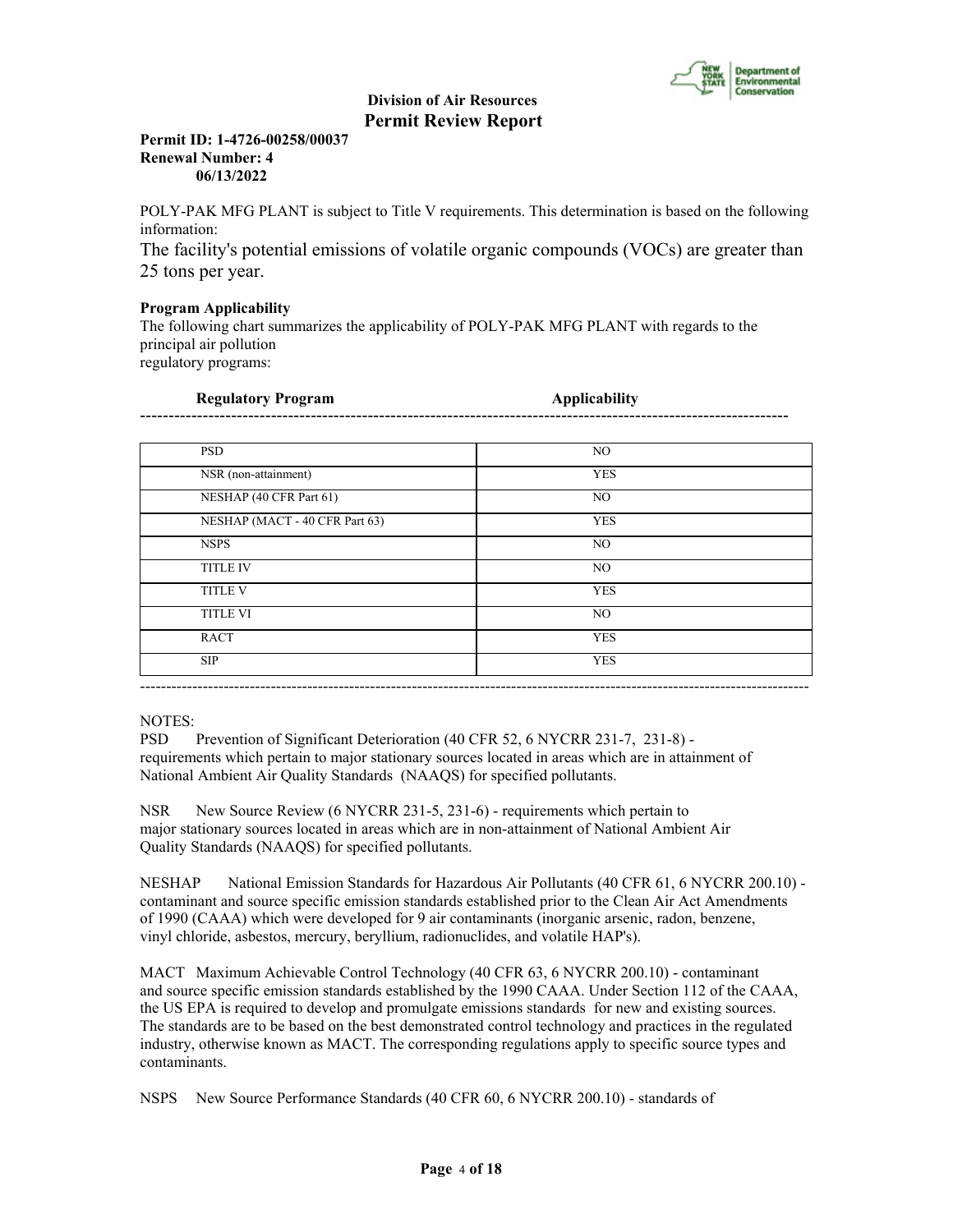

# **Permit ID: 1-4726-00258/00037 Renewal Number: 4 06/13/2022**

performance for specific stationary source categories developed by the US EPA under Section 111 of the CAAA. The standards apply only to those stationary sources which have been constructed or modified after the regulations have been proposed by publication in the Federal Register and only to the specific contaminant(s) listed in the regulation.

Title IV Acid Rain Control Program (40 CFR 72 thru 78, 6 NYCRR 201-6) - regulations which mandate the implementation of the acid rain control program for large stationary combustion facilities.

Title VI Stratospheric Ozone Protection (40 CFR 82, Subpart A thru G, 6 NYCRR 200.10) federal requirements that apply to sources which use a minimum quantity of CFC's (chlorofluorocarbons), HCFC's (hydrofluorocarbons) or other ozone depleting substances or regulated substitute substances in equipment such as air conditioners, refrigeration equipment or motor vehicle air conditioners or appliances.

RACT Reasonably Available Control Technology (6 NYCRR Parts 212-3, 220-1.6, 220-1.7, 220-2.3, 220-2.4, 226, 227-2, 228, 229, 230, 233, 234, 235, 236) - the lowest emission limit that a specific source is capable of meeting by application of control technology that is reasonably available, considering technological and economic feasibility. RACT is a control strategy used to limit emissions of VOC's and NOx for the purpose of attaining the air quality standard for ozone. The term as it is used in the above table refers to those state air pollution control regulations which specifically regulate VOC and NOx emissions.

SIP State Implementation Plan (40 CFR 52, Subpart HH, 6 NYCRR 200.10) - as per the CAAA, all states are empowered and required to devise the specific combination of controls that, when implemented, will bring about attainment of ambient air quality standards established by the federal government and the individual state. This specific combination of measures is referred to as the SIP. The term here refers to those state regulations that are approved to be included in the SIP and thus are considered federally enforceable.

# **Compliance Status**

Facility is in compliance with all requirements.

#### **SIC Codes**

SIC or Standard Industrial Classification code is an industrial code developed by the federal Office of Management and Budget for use, among other things, in the classification of establishments by the type of activity in which they are engaged. Each operating establishment is assigned an industry code on the basis of its primary activity, which is determined by its principal product or group of products produced or distributed, or services rendered. Larger facilities typically have more than one SIC code.

# **SIC Code** Description

2673 BAGS: PLASTICS, LAMINATED AND COATED 2759 COMMERCIAL PRINTING, NEC 3081 UNSUPPORTED PLASTICS FILM AND SHEET PLASTICS PRODUCTS, NEC

# **SCC Codes**

SCC or Source Classification Code is a code developed and used'' by the USEPA to categorize processes which result in air emissions for the purpose of assessing emission factor information.Each SCC represents a unique process or function within a source category logically associated with a point of air pollution emissions. Any operation that causes air pollution can be represented by one or more SCC's.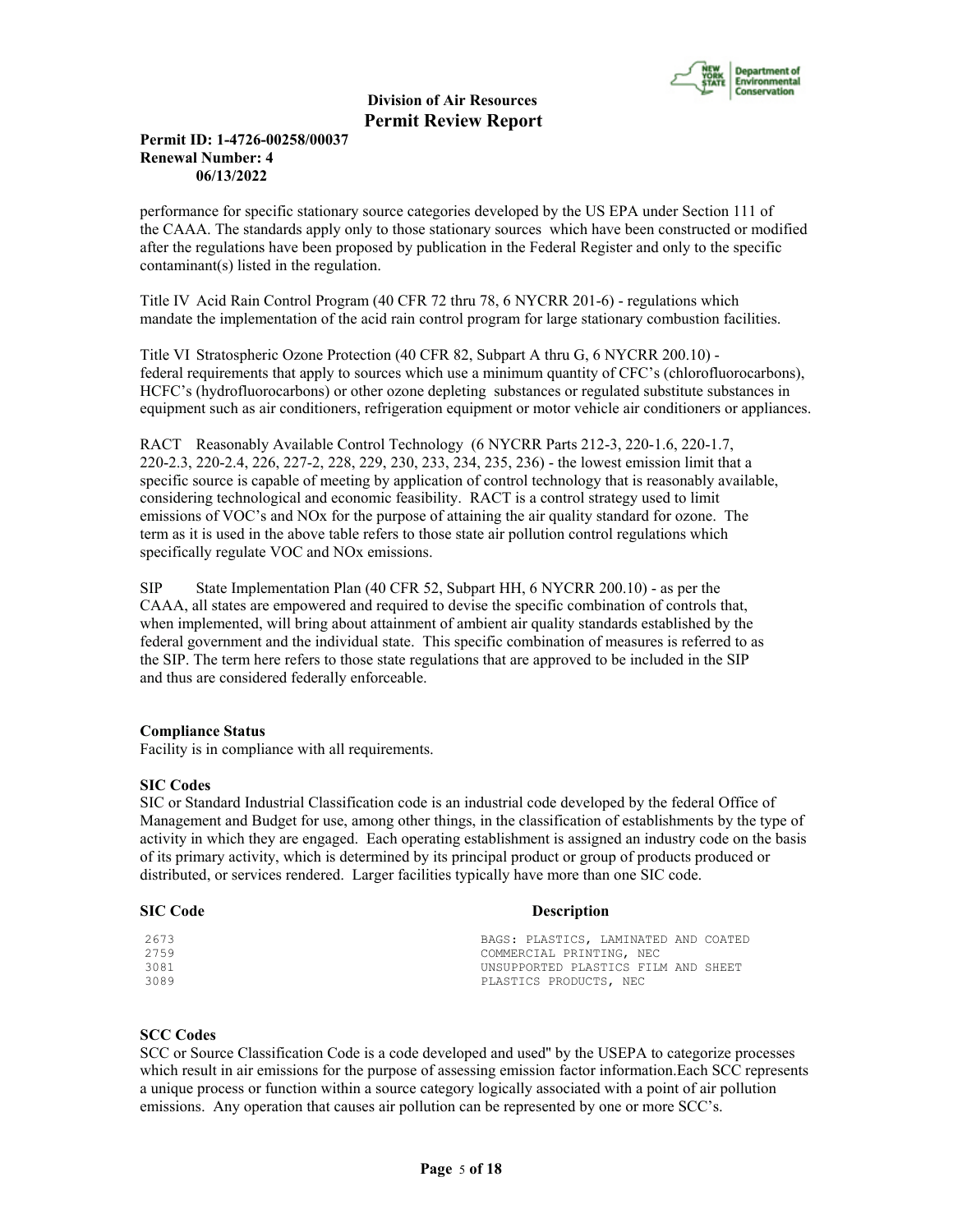

**Permit ID: 1-4726-00258/00037 Renewal Number: 4 06/13/2022**

#### **SCC Code**

| Description |  |  |  |
|-------------|--|--|--|
|             |  |  |  |

4-05-003-01 PRINTING/PUBLISHING PRINTING/PUBLISHING - GENERAL PRINTING - FLEXOGRAPHIC 4-07-146-98 ORGANIC CHEMICAL STORAGE ORGANIC CHEMICAL STORAGE - FIXED ROOF TANKS - MISCELLANEOUS FIXED ROOF TANK:MISCELLANEOUS:SPECIFY IN COMMENTS: WORKING LOSS

#### **Facility Emissions Summary**

In the following table, the CAS No. or Chemical Abstract Service code is an identifier assigned to every chemical compound. [NOTE: Certain CAS No.'s contain a 'NY' designation within them. These are not true CAS No.'s but rather an identification which has been developed by the department to identify groups of contaminants which ordinary CAS No.'s do not do. As an example, volatile organic compounds or VOC's are identified collectively by the NY CAS No. 0NY998-00-0.] The PTE refers to the Potential to Emit. This is defined as the maximum capacity of a facility or air contaminant source to emit any air contaminant under its physical and operational design. Any physical or operational limitation on the capacity of the facility or air contamination source to emit any air contaminant , including air pollution control equipment and/or restrictions on the hours of operation, or on the type or amount or material combusted, stored, or processed, shall be treated as part of the design only if the limitation is contained in federally enforceable permit conditions. The PTE for each contaminant that is displayed represents the facility-wide PTE in tons per year (tpy) or pounds per year (lbs/yr). In some instances the PTE represents a federally enforceable emissions cap or limitation for that contaminant. The term 'HAP' refers to any of the hazardous air pollutants listed in section 112(b) of the Clean Air Act Amendments of 1990. Total emissions of all hazardous air pollutants are listed under the special NY CAS No. 0NY100-00-0. In addition, each individual hazardous air pollutant is also listed under its own specific CAS No. and is identified in the list below by the (HAP) designation.

| Contaminant<br>2-PROPOXY<br>ETHANOL | <b>PTE</b> lbs/yr<br>4561 | <b>PTE</b> tons/vr | <b>Actual lbs/vr</b><br>1431 | <b>Actual tons/vr</b> |
|-------------------------------------|---------------------------|--------------------|------------------------------|-----------------------|
| CARBON<br>MONOXIDE                  | 4712                      |                    | 836                          |                       |
| <b>HEXANE</b>                       | 2.72                      |                    | 2.72                         |                       |
| OXIDES OF<br>NITROGEN               | 5610                      |                    | 995                          |                       |
| PARTICULATES                        | 427                       |                    | 71                           |                       |
| $PM-10$                             | 427                       |                    | 71                           |                       |
| TOTAL HAP<br>VOC.                   | 2947<br>162168            |                    | 593<br>67877                 |                       |
|                                     |                           |                    |                              |                       |

#### **NOTIFICATION OF GENERAL PERMITTEE OBLIGATIONS**

**Item A: Public Access to Recordkeeping for Title V Facilities - 6 NYCRR 201-1.10(b)** The Department will make available to the public any permit application, compliance plan, permit, and monitoring and compliance certification report pursuant to Section 503(e) of the Act, except for information entitled to confidential treatment pursuant to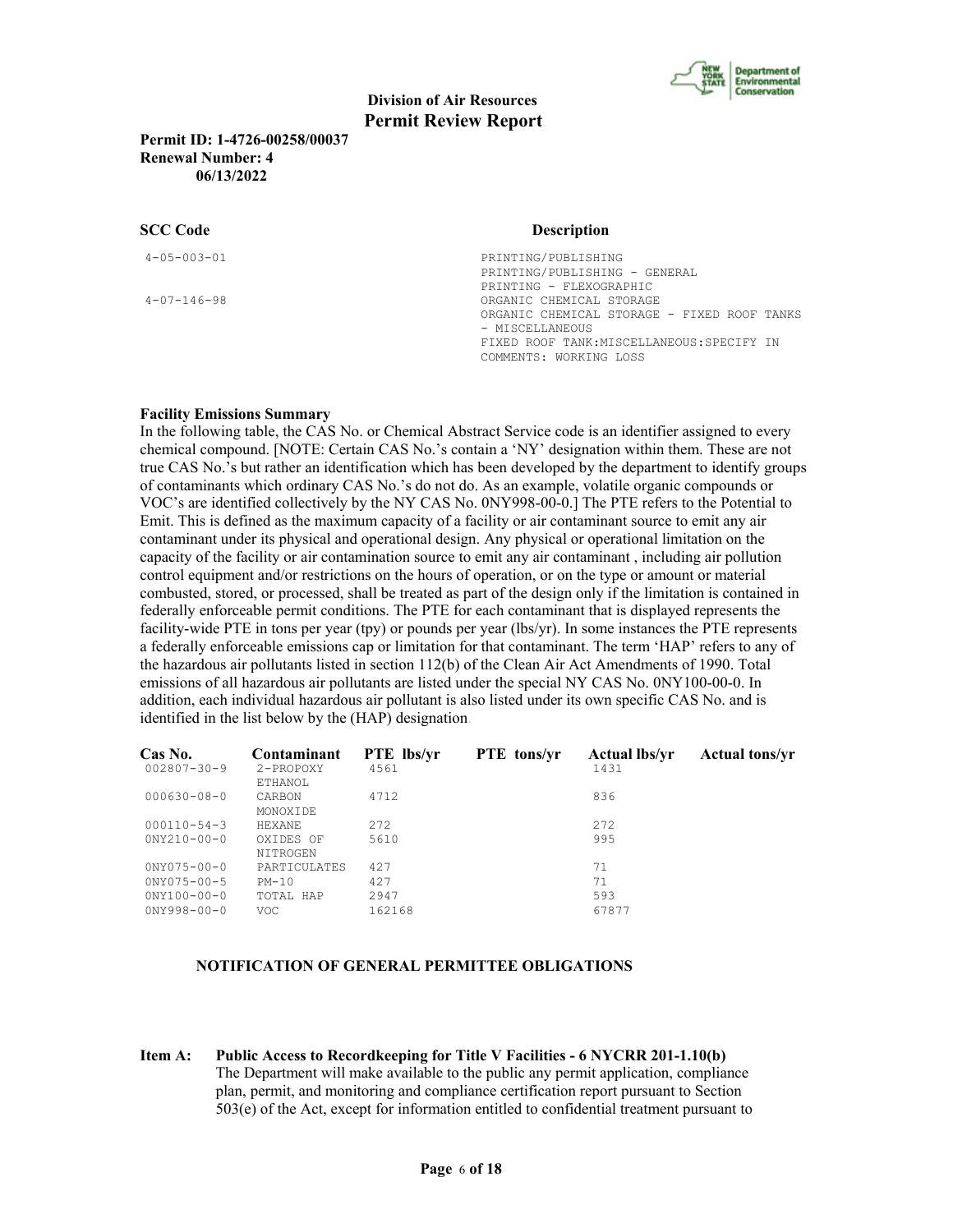

# **Permit ID: 1-4726-00258/00037 Renewal Number: 4 06/13/2022**

6 NYCRR Part 616 - Public Access to records and Section 114(c) of the Act.

# **Item B: Timely Application for the Renewal of Title V Permits -6 NYCRR Part 201-6.2(a)(4)**

 Owners and/or operators of facilities having an issued Title V permit shall submit a complete application at least 180 days, but not more than eighteen months, prior to the date of permit expiration for permit renewal purposes.

#### **Item C: Certification by a Responsible Official - 6 NYCRR Part 201-6.2(d)(12)**

 Any application, form, report or compliance certification required to be submitted pursuant to the federally enforceable portions of this permit shall contain a certification of truth, accuracy and completeness by a responsible official.This certification shall state that based on information and belief formed after reasonable inquiry, the statements and information in the document are true, accurate, and complete.

# **Item D: Requirement to Comply With All Conditions - 6 NYCRR Part 201-6.4(a)(2)** The permittee must comply with all conditions of the Title V facility permit. Any permit

 non-compliance constitutes a violation of the Act and is grounds for enforcement action; for permit termination, revocation and reissuance, or modification; or for denial of a permit renewal application.

- **Item E: Permit Revocation, Modification, Reopening, Reissuance or Termination, and Associated Information Submission Requirements - 6 NYCRR Part 201-6.4(a)(3)** This permit may be modified, revoked, reopened and reissued, or terminated for cause. The filing of a request by the permittee for a permit modification, revocation and reissuance, or termination, or of a notification of planned changes or anticipated noncompliance does not stay any permit condition.
- **Item F: Cessation or Reduction of Permitted Activity Not a Defense 6 NYCRR 201-6.4(a)(5)** It shall not be a defense for a permittee in an enforcement action to claim that a cessation or reduction in the permitted activity would have been necessary in order to maintain compliance with the conditions of this permit.

# **Item G: Property Rights - 6 NYCRR 201-6.4(a)(6)** This permit does not convey any property rights of any sort or any exclusive privilege.

# **Item H: Severability - 6 NYCRR Part 201-6.4(a)(9)** If any provisions, parts or conditions of this permit are found to be invalid or are the subject of a challenge, the remainder of this permit shall continue to be valid.

#### **Item I: Permit Shield - 6 NYCRR Part 201-6.4(g)**

 All permittees granted a Title V facility permit shall be covered under the protection of a permit shield, except as provided under 6 NYCRR Subpart 201-6. Compliance with the conditions of the permit shall be deemed compliance with any applicable requirements as of the date of permit issuance, provided that such applicable requirements are included and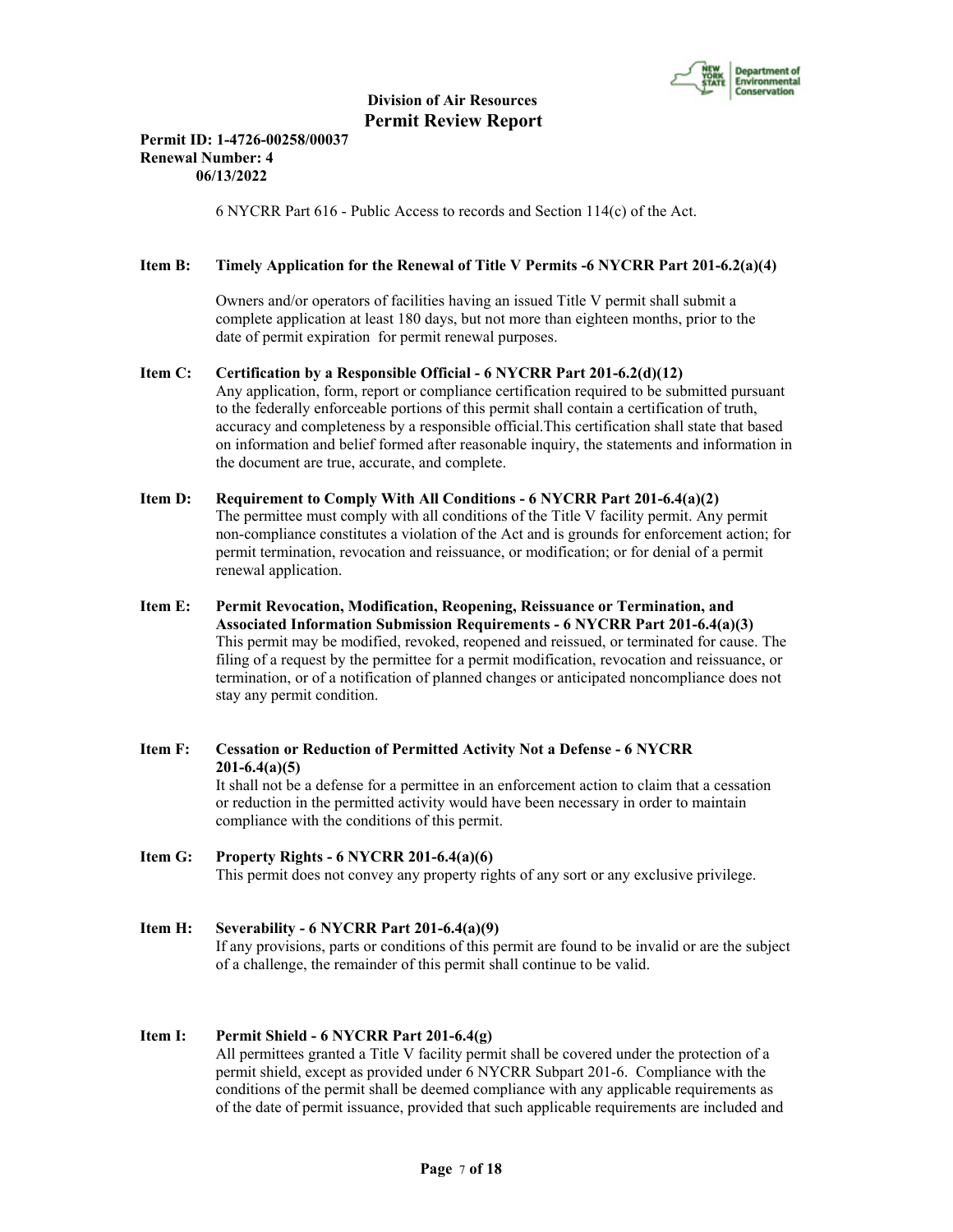

#### **Permit ID: 1-4726-00258/00037 Renewal Number: 4 06/13/2022**

 are specifically identified in the permit, or the Department, in acting on the permit application or revision, determines in writing that other requirements specifically identified are not applicable to the major stationary source, and the permit includes the determination or a concise summary thereof. Nothing herein shall preclude the Department from revising or revoking the permit pursuant to 6 NYCRR Part 621 or from exercising its summary abatement authority. Nothing in this permit shall alter or affect the following:

i. The ability of the Department to seek to bring suit on behalf of the State of New York, or the Administrator to seek to bring suit on behalf of the United States, to immediately restrain any person causing or contributing to pollution presenting an imminent and substantial endangerment to public health, welfare or the environment to stop the emission of air pollutants causing or contributing to such pollution;

ii. The liability of a permittee of the Title V facility for any violation of applicable requirements prior to or at the time of permit issuance;

iii. The applicable requirements of Title IV of the Act;

iv. The ability of the Department or the Administrator to obtain information from the permittee concerning the ability to enter, inspect and monitor the facility.

# **Item J: Reopening for Cause - 6 NYCRR Part 201-6.4(i)**

 This Title V permit shall be reopened and revised under any of the following circumstances: i. If additional applicable requirements under the Act become applicable where this permit's remaining term is three or more years, a reopening shall be completed not later than 18 months after promulgation of the applicable requirement. No such reopening is required if the effective date of the requirement is later than the date on which this permit is due to expire, unless the original permit or any of its terms and conditions has been extended by the Department pursuant to the provisions of Part 2 01-6.7 and Part 621.

ii. The Department or the Administrator determines that the permit contains a material mistake or that inaccurate statements were made in establishing the emissions standards or other terms or conditions of the permit.

iii. The Department or the Administrator determines that the Title V permit must be revised or reopened to assure compliance with applicable requirements.

iv. If the permitted facility is an "affected source" subject to the requirements of Title IV of the Act, and additional requirements (including excess emissions requirements) become applicable. Upon approval by the Administrator, excess emissions offset plans shall be deemed to be incorporated into the permit.

Proceedings to reopen and issue Title V facility permits shall follow the same procedures as apply to initial permit issuance but shall affect only those parts of the permit for which cause to reopen exists.

 Reopenings shall not be initiated before a notice of such intent is provided to the facility by the Department at least thirty days in advance of the date that the permit is to be reopened, except that the Department may provide a shorter time period in the case of an emergency.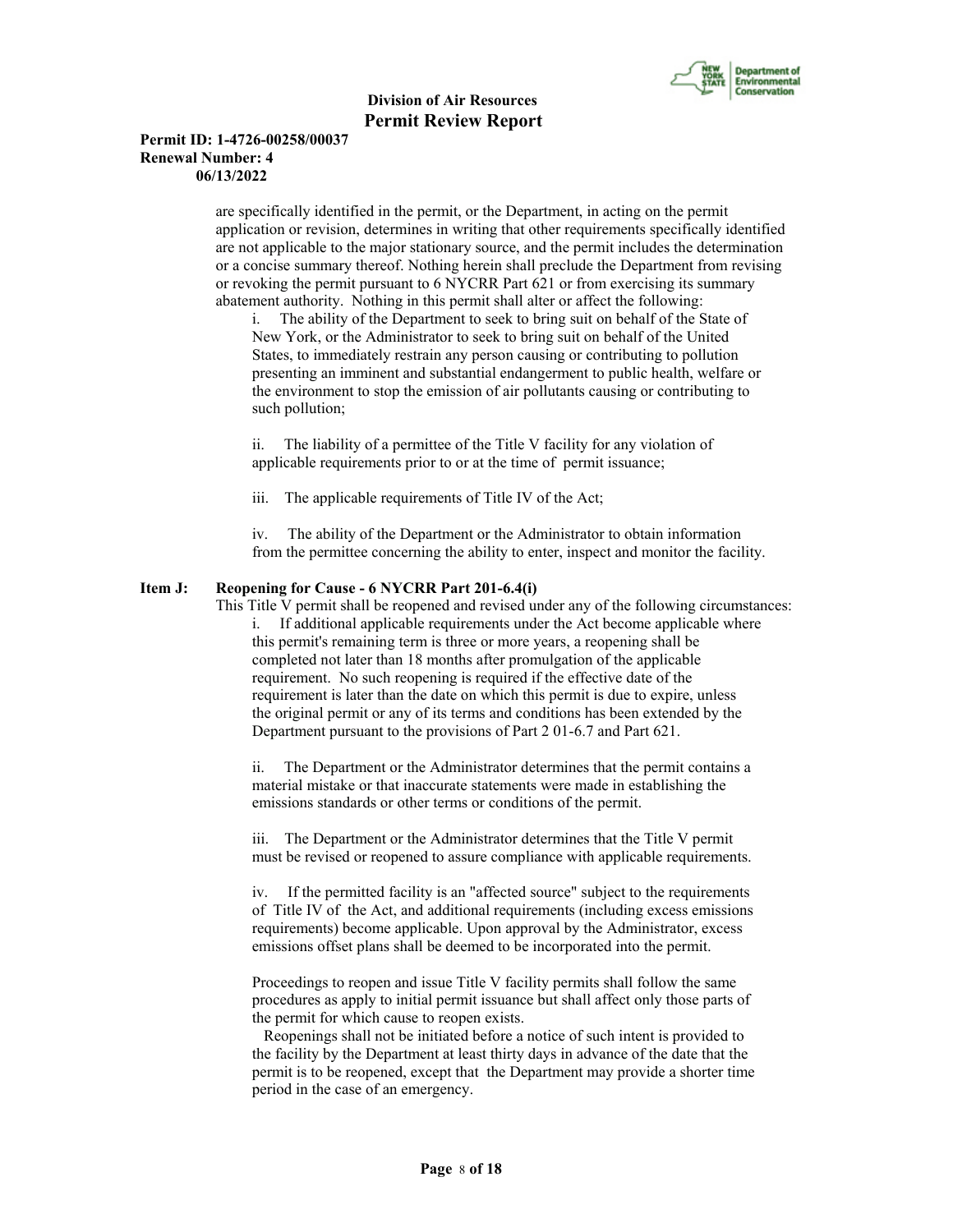

**Permit ID: 1-4726-00258/00037 Renewal Number: 4 06/13/2022**

#### **Item K: Permit Exclusion - ECL 19-0305**

 The issuance of this permit by the Department and the receipt thereof by the Applicant does not and shall not be construed as barring, diminishing, adjudicating or in any way affecting any legal, administrative or equitable rights or claims, actions, suits, causes of action or demands whatsoever that the Department may have against the Applicant for violations based on facts and circumstances alleged to have occurred or existed prior to the effective date of this permit, including, but not limited to, any enforcement action authorized pursuant to the provisions of applicable federal law, the Environmental Conservation Law of the State of New York (ECL) and Chapter III of the Official Compilation of the Codes, Rules and Regulations of the State of New York (NYCRR). The issuance of this permit also shall not in any way affect pending or future enforcement actions under the Clean Air Act brought by the United States or any person.

#### **Item L: Federally Enforceable Requirements - 40 CFR 70.6(b)**

 All terms and conditions in this permit required by the Act or any applicable requirement, including any provisions designed to limit a facility's potential to emit, are enforceable by the Administrator and citizens under the Act. The Department has, in this permit, specifically designated any terms and conditions that are not required under the Act or under any of its applicable requirements as being enforceable under only state regulations.

#### **NOTIFICATION OF GENERAL PERMITTEE OBLIGATIONS**

#### **Item A: Emergency Defense - 6 NYCRR 201-1.5**

- An emergency, as defined by subpart 201-2, constitutes an affirmative defense to penalties sought in an enforcement action brought by the Department for noncompliance with emissions limitations or permit conditions for all facilities in New York State.
- (a) The affirmative defense of emergency shall be demonstrated through properly signed, contemporaneous operating logs, or other relevant evidence that:

 (1) An emergency occurred and that the facility owner or operator can identify the cause(s) of the emergency; (2) The equipment at the permitted facility causing the emergency was at the time being properly operated and maintained; (3) During the period of the emergency the facility owner or operator took all reasonable steps to minimize levels of emissions that exceeded the emission standards, or other requirements in the permit; and

 (4) The facility owner or operator notified the Department within two working days after the event occurred. This notice must contain a description of the emergency, any steps taken to mitigate emissions, and corrective actions taken.

 (b) In any enforcement proceeding, the facility owner or operator seeking to establish the occurrence of an emergency has the burden of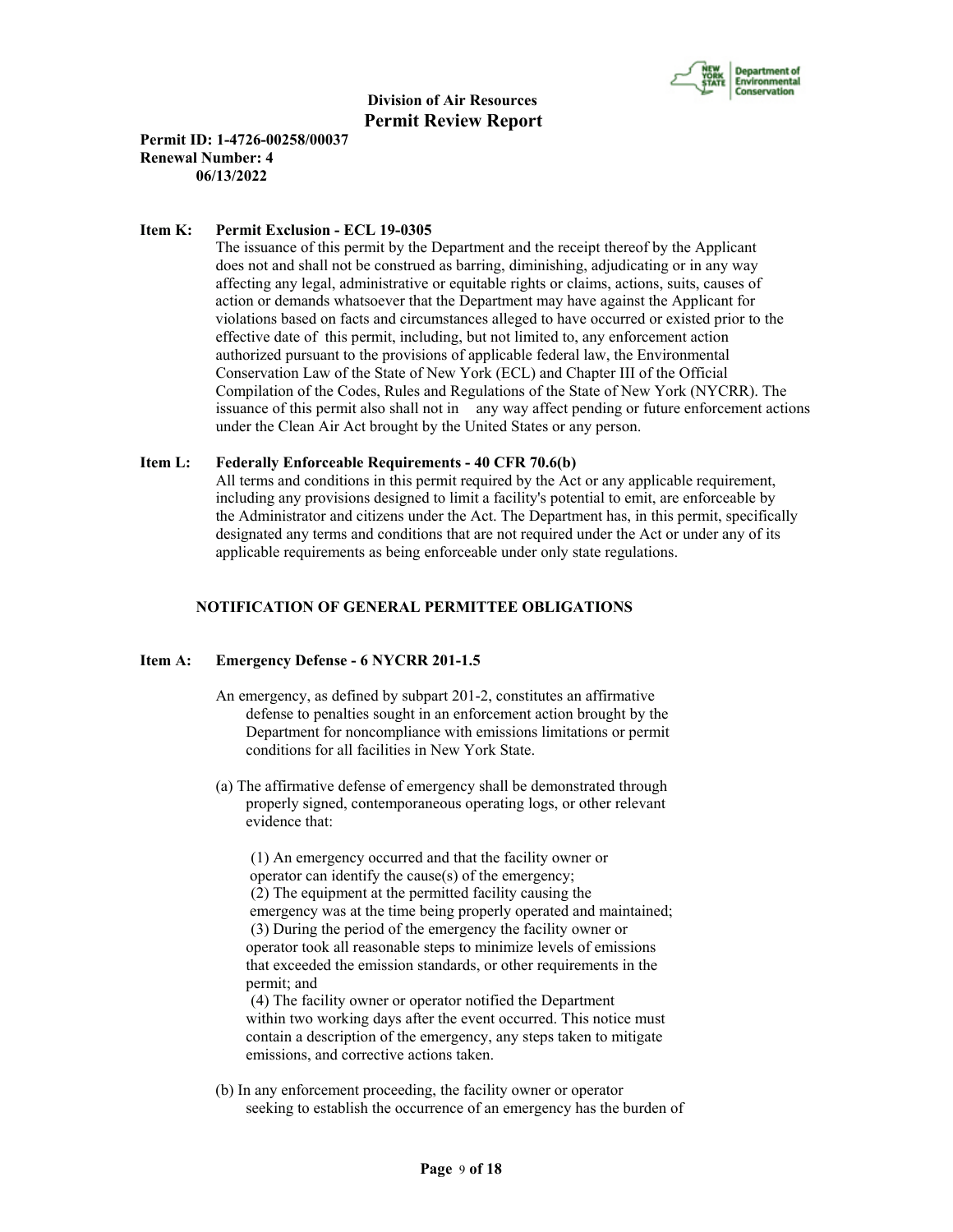

#### **Permit ID: 1-4726-00258/00037 Renewal Number: 4 06/13/2022**

proof.

 (c) This provision is in addition to any emergency or upset provision contained in any applicable requirement. item\_02

# **Item B: General Provisions for State Enforceable Permit Terms and Condition - 6 NYCRR Part 201-5**

 Any person who owns and/or operates stationary sources shall operate and maintain all emission units and any required emission control devices in compliance with all applicable Parts of this Chapter and existing laws, and shall operate the facility in accordance with all criteria, emission limits, terms, conditions, and standards in this permit. Failure of such person to properly operate and maintain the effectiveness of such emission units and emission control devices may be sufficient reason for the Department to revoke or deny a permit.

 The owner or operator of the permitted facility must maintain all required records on-site for a period of five years and make them available to representatives of the Department upon request. Department representatives must be granted access to any facility regulated by this Subpart, during normal operating hours, for the purpose of determining compliance with this and any other state and federal air pollution control requirements, regulations or law.

| Location<br>Facility/EU/EP/Process/ES | Regulation          | Condition    | <b>Short Description</b>                                                       |
|---------------------------------------|---------------------|--------------|--------------------------------------------------------------------------------|
| FACILITY                              | ECL 19-0301         | 40           | Powers and Duties of                                                           |
|                                       |                     |              | the Department with<br>respect to air<br>pollution control                     |
| $0-00CFI$                             | 40CFR 63-KK.829(b)  | 37           | Printing and<br>Publishing NESHAP-<br>Recordkeeping                            |
| FACILITY                              | 40CFR 68            | 18           | Chemical accident<br>prevention provisions                                     |
| FACILITY                              | 40CFR 82-F          | 19           | Protection of<br>Stratospheric Ozone -<br>recycling and<br>emissions reduction |
| FACILITY                              | 6NYCRR 200.6        | $\mathbf{1}$ | Acceptable ambient<br>air quality.                                             |
| FACILITY                              | 6NYCRR 200.7        | 10           | Maintenance of<br>equipment.                                                   |
| FACILITY                              | 6NYCRR 201-1.4      | 41           | Unavoidable<br>noncompliance and<br>violations                                 |
| FACILITY                              | 6NYCRR 201-1.7      | 11           | Recycling and Salvage                                                          |
| FACILITY                              | 6NYCRR 201-1.8      | 12           | Prohibition of<br>reintroduction of<br>collected<br>contaminants to the<br>air |
| FACILITY                              | $6NYCRR 201-3.2(a)$ | 13           | Exempt Activities -<br>Proof of eligibility                                    |
| FACILITY                              | 6NYCRR 201-3.3(a)   | 14           | Trivial Activities -<br>proof of eligibility                                   |

#### **Regulatory Analysis**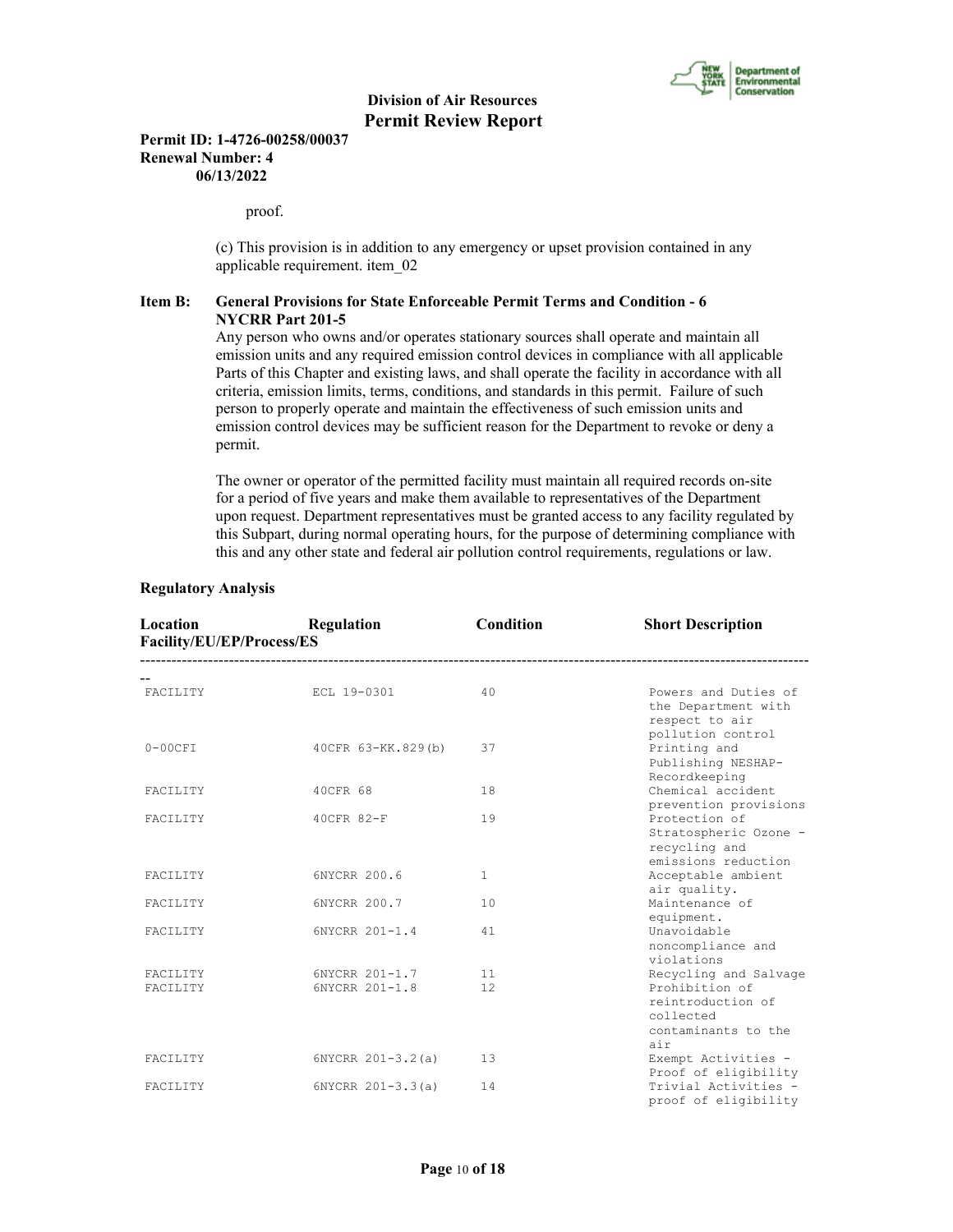

# **Permit ID: 1-4726-00258/00037 Renewal Number: 4 06/13/2022**

| FACILITY           | 6NYCRR 201-6                    | 20, 30, 31 | Title V Permits and<br>the Associated Permit                                     |
|--------------------|---------------------------------|------------|----------------------------------------------------------------------------------|
| FACILITY           | $6NYCRR 201-6.4(a) (4)$         | 15         | Conditions<br>General Conditions -<br>Requirement to                             |
| FACILITY           | $6NYCRR 201-6.4(a) (7)$         | 2          | Provide Information<br>General Conditions -<br>Fees                              |
| FACILITY           | $6NYCRR 201-6.4(a)$ (8)         | 16         | General Conditions -<br>Right to Inspect                                         |
| FACILITY           | $6NYCRR 201-6.4(c)$             | 3          | Recordkeeping and<br>Reporting of                                                |
| FACILITY           | $6NYCRR$ $201-6.4(c)$ (2)       | 4          | Compliance Monitoring<br>Records of<br>Monitoring, Sampling                      |
| FACILITY           | 6NYCRR 201-<br>$6.4(c)$ (3) (ii | 5          | and Measurement<br>Reporting<br>Requirements -<br>Deviations and                 |
| FACILITY           | $6NYCRR 201-6.4(d) (4)$         | 21         | Noncompliance<br>Compliance Schedules<br>- Progress Reports                      |
| FACILITY           | $6NYCRR$ $201-6.4(e)$           | 6          | Compliance<br>Certification                                                      |
| FACILITY           | $6NYCRR 201-6.4(f)$             | 22         | Operational<br>Flexibility                                                       |
| FACILITY           | $6NYCRR 201-6.5(a)$             | 42         | State Enforceable<br>Requirements                                                |
| FACILITY           | 6NYCRR 202-1.1                  | 17         | Required emissions<br>tests.                                                     |
| FACILITY           | 6NYCRR 202-2.1                  | 7          | Emission Statements -<br>Applicability                                           |
| FACILITY           | $6NYCRR 202 - 2.4(a) (3)$       | 23         | Emission statement<br>methods and                                                |
| FACILITY           | 6NYCRR 202-2.5                  | 8          | procedures<br>Emission Statements -<br>record keeping<br>requirements.           |
| FACILITY           | 6NYCRR 211.1                    | 43         | General Prohibitions<br>- air pollution<br>prohibited                            |
| FACILITY           | 6NYCRR 211.2                    | 24         | General Prohibitions<br>- visible emissions<br>limited.                          |
| FACILITY           | 6NYCRR 215.2                    | 9          | Open Fires -<br>Prohibitions                                                     |
| $0 - 00014/-$ /P03 | 6NYCRR<br>229.1(b) (2) (iv)     | 32         | Small VOL tanks - NYC<br>metro                                                   |
| FACILITY           | 6NYCRR 231-11.1                 | 27         | Permit requirements<br>for new major<br>facilities, NSR major                    |
| FACILITY           | 6NYCRR 231-6.2                  | 25, 26     | mods, and netting<br>Netting                                                     |
| $0-00CFI$          | 6NYCRR<br>234.3(a) (1) (ii)     | 33         | Control requirements<br>- capture and control<br>(installed prior to<br>7/8/2010 |
| $0-00CFI$          | 6NYCRR 234.4(b)                 | 34         | Testing and<br>monitoring - test<br>methods                                      |
| $0-00CFI$          | 6NYCRR 234.4(c)                 | 35, 36     | Testing and<br>monitor:                                                          |

|        | 20, 30, 31 | Title V Permits and                        |
|--------|------------|--------------------------------------------|
|        |            | the Associated Permit<br>Conditions        |
| 15     |            | General Conditions -                       |
|        |            | Requirement to                             |
|        |            | Provide Information                        |
| 2      |            | General Conditions -                       |
|        |            | Fees                                       |
| 16     |            | General Conditions -<br>Right to Inspect   |
| 3      |            | Recordkeeping and                          |
|        |            | Reporting of                               |
|        |            | Compliance Monitoring                      |
| 4      |            | Records of                                 |
|        |            | Monitoring, Sampling                       |
|        |            | and Measurement                            |
| 5      |            | Reporting                                  |
|        |            | Requirements -<br>Deviations and           |
|        |            | Noncompliance                              |
| 21     |            | Compliance Schedules                       |
|        |            | - Progress Reports                         |
| 6      |            | Compliance                                 |
|        |            | Certification                              |
| 22     |            | Operational                                |
|        |            | Flexibility                                |
| 42     |            | State Enforceable<br>Requirements          |
| 17     |            | Required emissions                         |
|        |            | tests.                                     |
| 7      |            | Emission Statements -                      |
|        |            | Applicability                              |
| 23     |            | Emission statement                         |
|        |            | methods and                                |
| 8      |            | procedures                                 |
|        |            | Emission Statements -<br>record keeping    |
|        |            | requirements.                              |
| 43     |            | General Prohibitions                       |
|        |            | - air pollution                            |
|        |            | prohibited                                 |
| 24     |            | General Prohibitions                       |
|        |            | - visible emissions<br>limited.            |
| 9      |            | Open Fires -                               |
|        |            | Prohibitions                               |
| 32     |            | Small VOL tanks - NYC                      |
|        |            | metro                                      |
| 27     |            | Permit requirements                        |
|        |            | for new major                              |
|        |            | facilities, NSR major<br>mods, and netting |
| 25, 26 |            | Netting                                    |
|        |            |                                            |
| 33     |            | Control requirements                       |
|        |            | - capture and control                      |
|        |            | (installed prior to                        |
|        |            | 7/8/2010                                   |
| 34     |            | Testing and<br>monitoring - test           |
|        |            | methods                                    |
| 35, 36 |            | Testing and                                |
|        |            | monitoring -                               |
|        |            | continuous monitoring                      |
|        |            | requirements                               |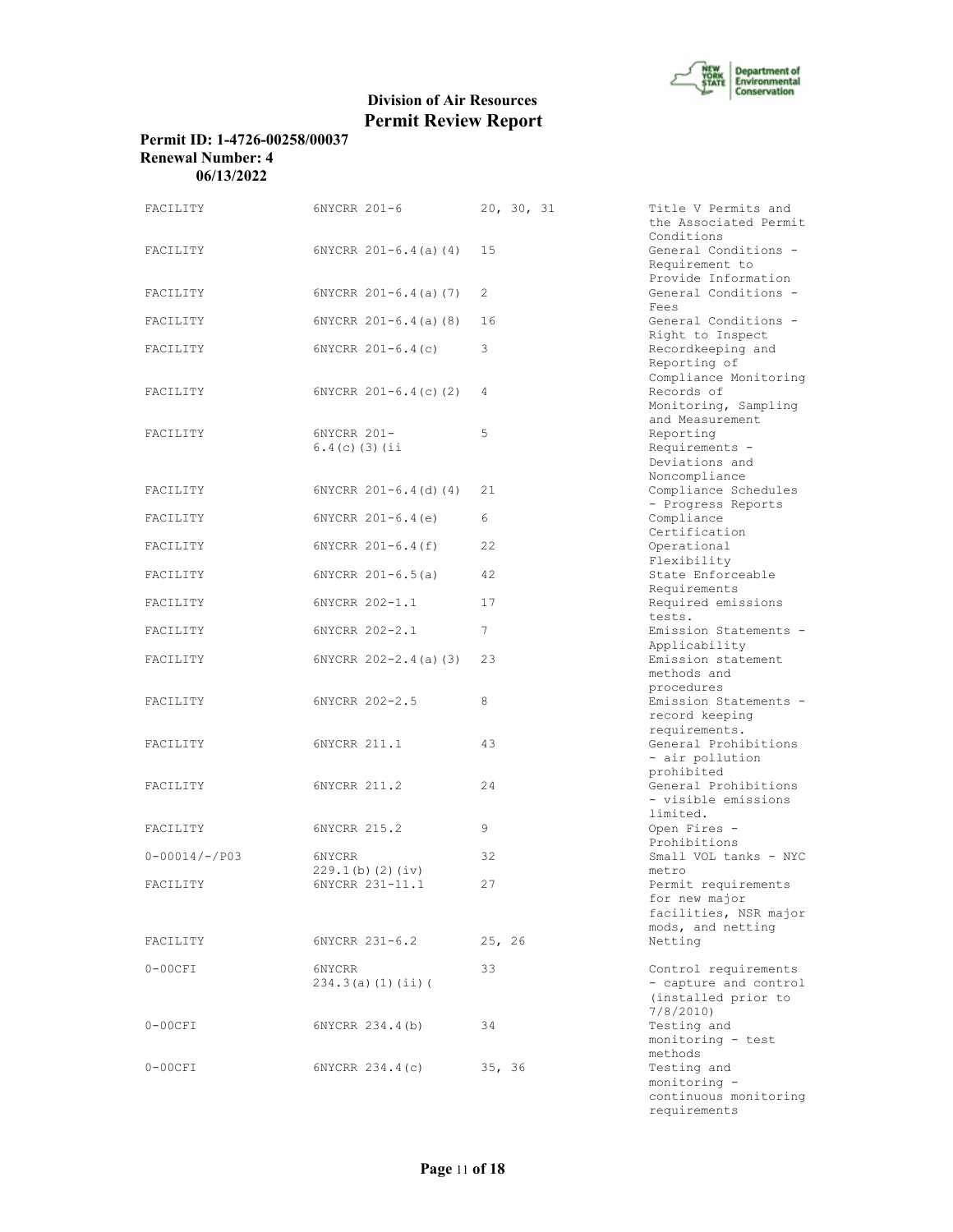

# **Permit ID: 1-4726-00258/00037 Renewal Number: 4 06/13/2022**

| FACILITY         | 6NYCRR 234.6 | 28     | Handling, storage and<br>dispoal of VOCs |
|------------------|--------------|--------|------------------------------------------|
| FACILITY         | 6NYCRR 234.7 | 29     | Recordkeeping                            |
| $0-00$ CFI/-/P01 | 6NYCRR 234.8 | 38, 39 | requirements<br>Opacity                  |

# **Applicability Discussion:**

Mandatory Requirements: The following facility-wide regulations are included in all Title V permits:

#### ECL 19-0301

This section of the Environmental Conservation Law establishes the powers and duties assigned to the Department with regard to administering the air pollution control program for New York State.

#### 6 NYCRR 200.6

Acceptable ambient air quality - prohibits contravention of ambient air quality standards without mitigating measures

# 6 NYCRR 200.7

Anyone owning or operating an air contamination source which is equipped with an emission control device must operate the control consistent with ordinary and necessary practices, standards and procedures, as per manufacturer's specifications and keep it in a satisfactory state of maintenance and repair so that it operates effectively

#### 6 NYCRR 201-1.4

This regulation specifies the actions and recordkeeping and reporting requirements for any violation of an applicable state enforceable emission standard that results from a necessary scheduled equipment maintenance, start-up, shutdown, malfunction or upset in the event that these are unavoidable.

#### 6 NYCRR 201-1.7

Requires the recycle and salvage of collected air contaminants where practical

#### 6 NYCRR 201-1.8

Prohibits the reintroduction of collected air contaminants to the outside air

#### 6 NYCRR 201-3.2 (a)

An owner and/or operator of an exempt emission source or unit may be required to certify that it operates within the specific criteria described in this Subpart. All required records must be maintained on-site for a period of 5 years and made available to department representatives upon request. In addition, department representatives must be granted access to any facility which contains exempt emission sources or units, during normal operating hours, for the purpose of determining compliance with this and any other state and federal air pollution control requirements, regulations, or law.

#### 6 NYCRR 201-3.3 (a)

The owner and/or operator of a trivial emission source or unit may be required to certify that it operates within the specific criteria described in this Subpart. All required records must be maintained on-site for a period of 5 years and made available to department representatives upon request. In addition, department representatives must be granted access to any facility which contains trivial emission sources or units subject to this Subpart, during normal operating hours, for the purpose of determining compliance with this and any other state and federal air pollution control requirements, regulations, or law.

#### 6 NYCRR Subpart 201-6

This regulation applies to those terms and conditions which are subject to Title V permitting. It establishes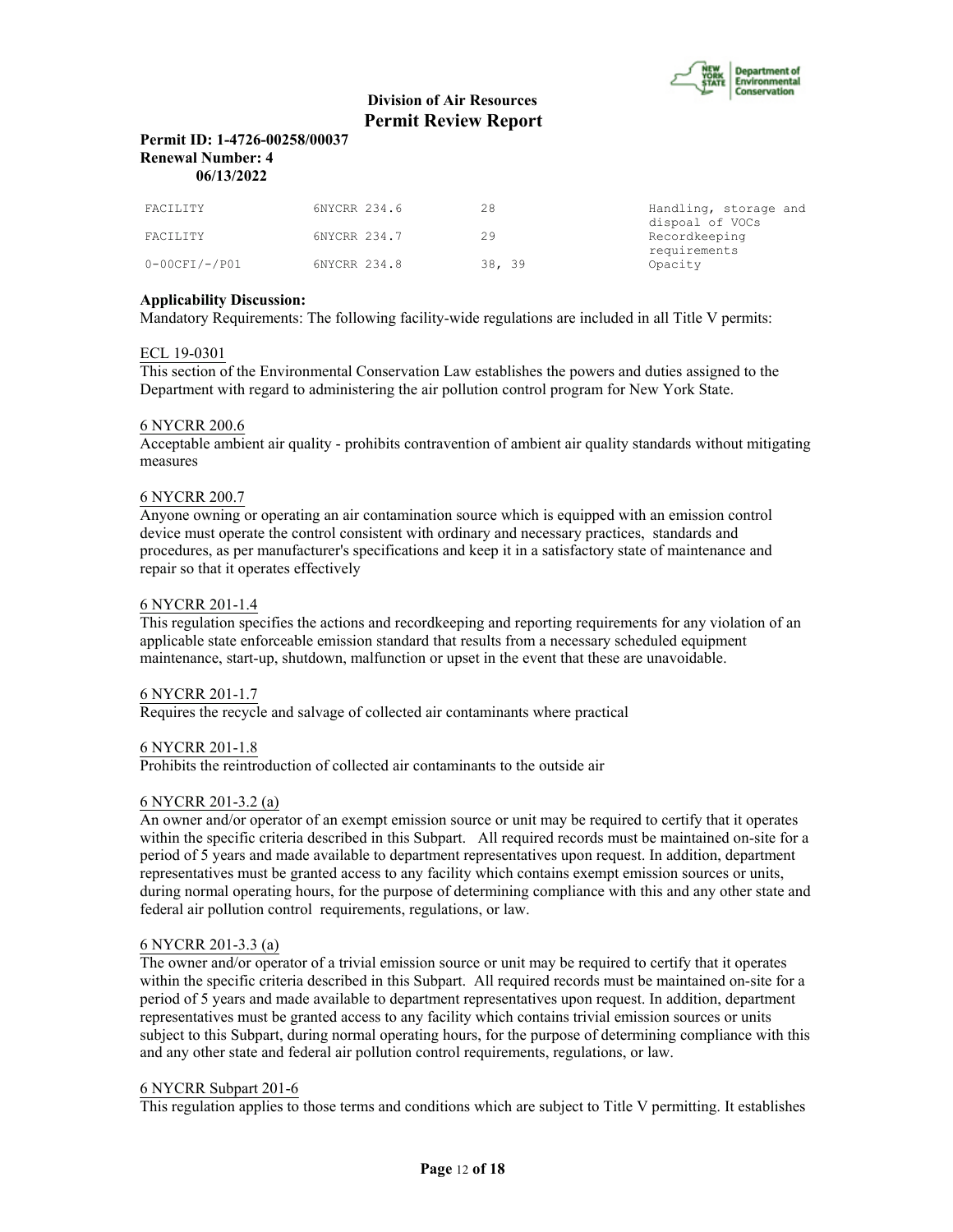

# **Permit ID: 1-4726-00258/00037 Renewal Number: 4 06/13/2022**

the applicability criteria for Title V permits, the information to be included in all Title V permit applications as well as the permit content and terms of permit issuance. This rule also specifies the compliance, monitoring, recordkeeping, reporting, fee, and procedural requirements that need to be met to obtain a Title V permit, modify the permit and demonstrate conformity with applicable requirements as listed in the Title V permit. For permitting purposes, this rule specifies the need to identify and describe all emission units, processes and products in the permit application as well as providing the Department the authority to include this and any other information that it deems necessary to determine the compliance status of the facility.

# 6 NYCRR 201-6.4 (a) (4)

This mandatory requirement applies to all Title V facilities. It requires the permittee to provide information that the Department may request in writing, within a reasonable time, in order to determine whether cause exists for modifying, revoking and reissuing, or terminating the permit or to determine compliance with the permit. The request may include copies of records required to be kept by the permit.

#### 6 NYCRR 201-6.4 (a) (7)

 This is a mandatory condition that requires the owner or operator of a facility subject to Title V requirements to pay all applicable fees associated with the emissions from their facility.

#### 6 NYCRR 201-6.4 (a) (8)

This is a mandatory condition for all facilities subject to Title V requirements. It allows the Department to inspect the facility to determine compliance with this permit, including copying records, sampling and monitoring, as necessary.

# 6 NYCRR 201-6.4 (c)

This requirement specifies, in general terms, what information must be contained in any required compliance monitoring records and reports. This includes the date, time and place of any sampling, measurements and analyses; who performed the analyses; analytical techniques and methods used as well as any required QA/QC procedures; results of the analyses; the operating conditions at the time of sampling or measurement and the identification of any permit deviations. All such reports must also be certified by the designated responsible official of the facility.

#### 6 NYCRR 201-6.4 (c) (2)

This requirement specifies that all compliance monitoring and recordkeeping is to be conducted according to the terms and conditions of the permit and follow all QA requirements found in applicable regulations. It also requires monitoring records and supporting information to be retained for at least 5 years from the time of sampling, measurement, report or application. Support information is defined as including all calibration and maintenance records and all original strip-chart recordings for continuous monitoring instrumentation, and copies of all reports required by the permit.

# 6 NYCRR 201-6.4 (c) (3) (ii)

This regulation specifies any reporting requirements incorporated into the permit must include provisions regarding the notification and reporting of permit deviations and incidences of noncompliance stating the probable cause of such deviations, and any corrective actions or preventive measures taken.

#### 6 NYCRR 201-6.4 (d) (4)

This condition applies to every Title V facility subject to a compliance schedule. It requires that reports, detailing the status of progress on achieving compliance with emission standards, be submitted semiannually.

# 6 NYCRR 201-6.4 (e)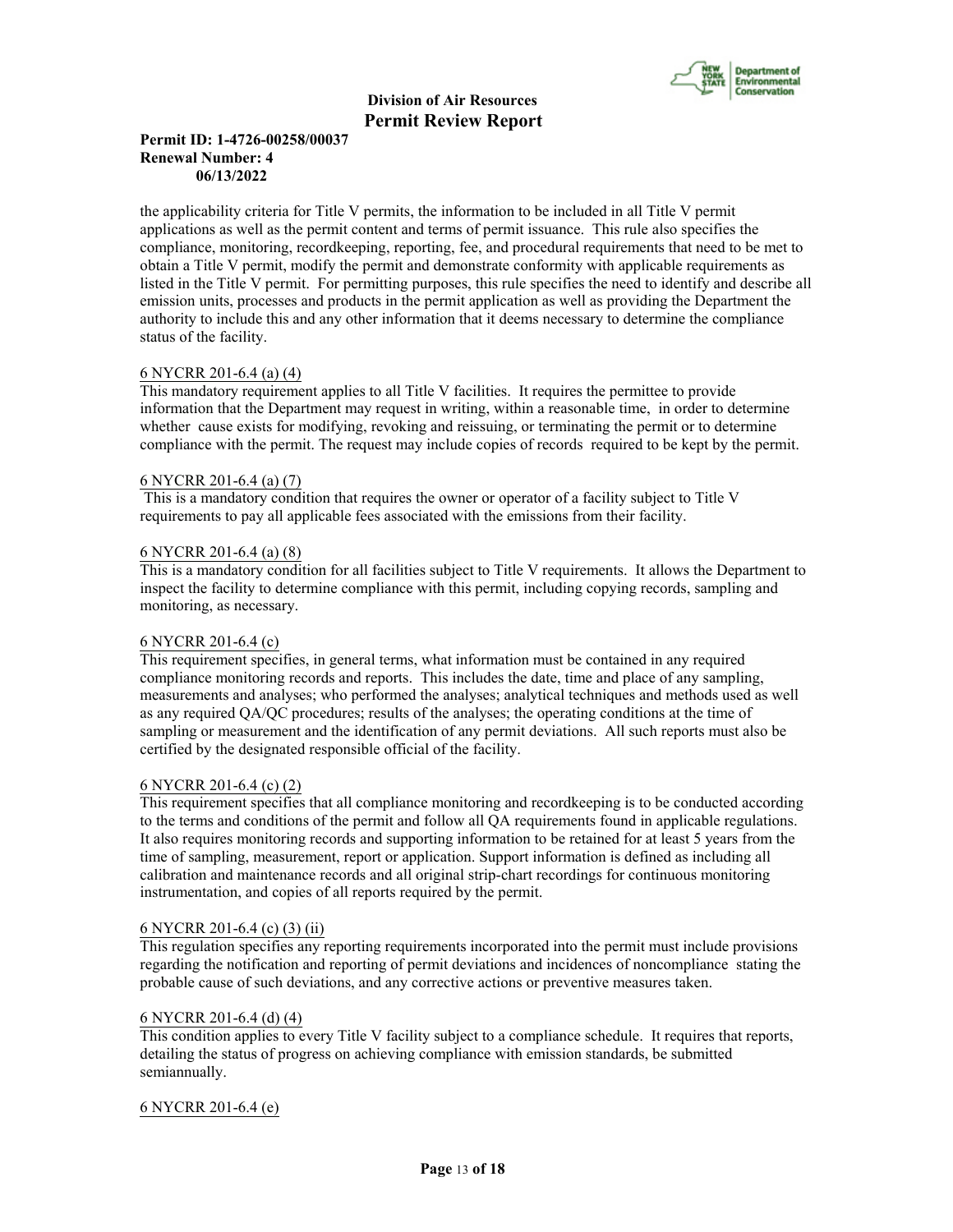

#### **Permit ID: 1-4726-00258/00037 Renewal Number: 4 06/13/2022**

Sets forth the general requirements for compliance certification content; specifies an annual submittal frequency; and identifies the EPA and appropriate regional office address where the reports are to be sent.

#### 6 NYCRR 202-1.1

This regulation allows the department the discretion to require an emission test for the purpose of determining compliance. Furthermore, the cost of the test, including the preparation of the report are to be borne by the owner/operator of the source.

#### 6 NYCRR 202-2.5

This rule specifies that each facility required to submit an emission statement must retain a copy of the statement and supporting documentation for at least 5 years and must make the information available to department representatives.

#### 6 NYCRR 211.2

This regulation limits opacity from sources to less than or equal to 20 percent (six minute average) except for one continuous six-minute period per hour of not more than 57 percent opacity.

#### 6 NYCRR 215.2

Except as allowed by section 215.3 of 6 NYCRR Part 215, no person shall burn, cause, suffer, allow or permit the burning of any materials in an open fire.

#### 40 CFR Part 68

This Part lists the regulated substances and there applicability thresholds and sets the requirements for stationary sources concerning the prevention of accidental releases of these substances.

#### 40 CFR Part 82, Subpart F

Subpart F requires the reduction of emissions of class I and class II refrigerants to the lowest achievable level during the service, maintenance, repair, and disposal of appliances in accordance with section 608 of the Clean Air Act AmENDments of 1990. This subpart applies to any person servicing, maintaining, or repairing appliances except for motor vehicle air conditioners. It also applies to persons disposing of appliances, including motor vehicle air conditioners, refrigerant reclaimers, appliance owners, and manufacturers of appliances and recycling and recovery equipment. Those individuals, operations, or activities affected by this rule, may be required to comply with specified disposal, recycling, or recovery practices, leak repair practices, recordkeeping and/or technician certification requirements.

#### **Facility Specific Requirements**

In addition to Title V, POLY-PAK MFG PLANT has been determined to be subject to the following regulations:

# 40 CFR 63.829 (b)

This section specifies the required records which must be kept to demonstrate compliance.

#### 6 NYCRR 201-6.4 (f)

This section describes the potential for certain operational changes to be made by the facility owner or operator without first obtaining a permit modification. Changes made pursuant to this provision must meet all of the criteria described in this section to qualify for consideration as operational flexibility. The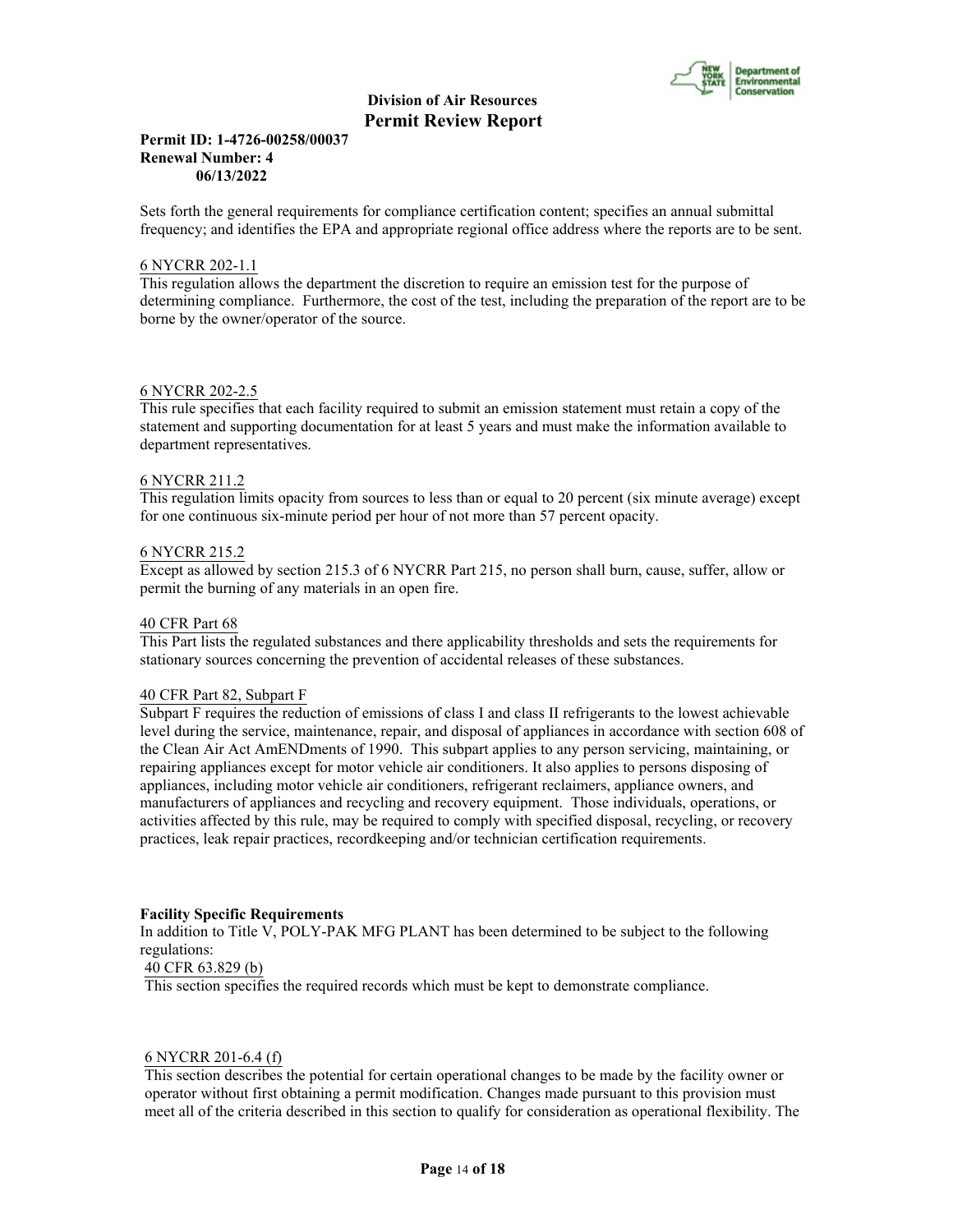

# **Permit ID: 1-4726-00258/00037 Renewal Number: 4 06/13/2022**

Department reserves the right to require the facility owner or operator to obtain a permit modification prior to making any changes at the facility pursuant to this section.

#### 6 NYCRR 201-6.5 (a)

This subdivision states that the Department shall include state enforceable conditions in Title V permits. State enforceable conditions related to regulations developed pursuant to the Climate Leadership and Community Protection Act (CLCPA) and Article 75 of New York State Environmental Conservation Law may be included in future versions of this permit, as applicable.

# 6 NYCRR 202-2.4 (a) (3)

Once a facility is required to submit annual emission statements electronically, emission statements must be submitted to the department per the specified schedule, in this regulation beginning the reporting year that a Title V permit containing a condition mandating electronic submittal is issued.

# 6 NYCRR 211.1

This regulation requires that no person shall cause or allow emissions of air contaminants to the outdoor atmosphere of such quantity, characteristic or duration which are injurious to human, plant or animal life or to property, or which unreasonably interfere with the comfortable enjoyment of life or property.

#### 6 NYCRR 229.1 (b) (2) (iv)

This requires the owner or operator of any volatile organic liquid with a capacity greater than 10,000 gallons but less than 20,000 gallons located at facilities in the New York City metropolitan which have an annual potential to emit volatile organic compounds from all sources regardless of process type, but excluding combustion installations, of 25 tons or greater to meet the requirements of the compliance schedule in subdivision (g) of this section and the control requirements of section  $229.3(e)(2)(iv)$  of this Part.

#### 6 NYCRR 231-11.1

This section contains the permit requirements for new major facilities, NSR major modifications, and netting for this Part.

# 6 NYCRR 231-6.2

This section establishes the requirements for performing a netting analysis.

# 6 NYCRR 234.3 (a) (1) (ii) ('d')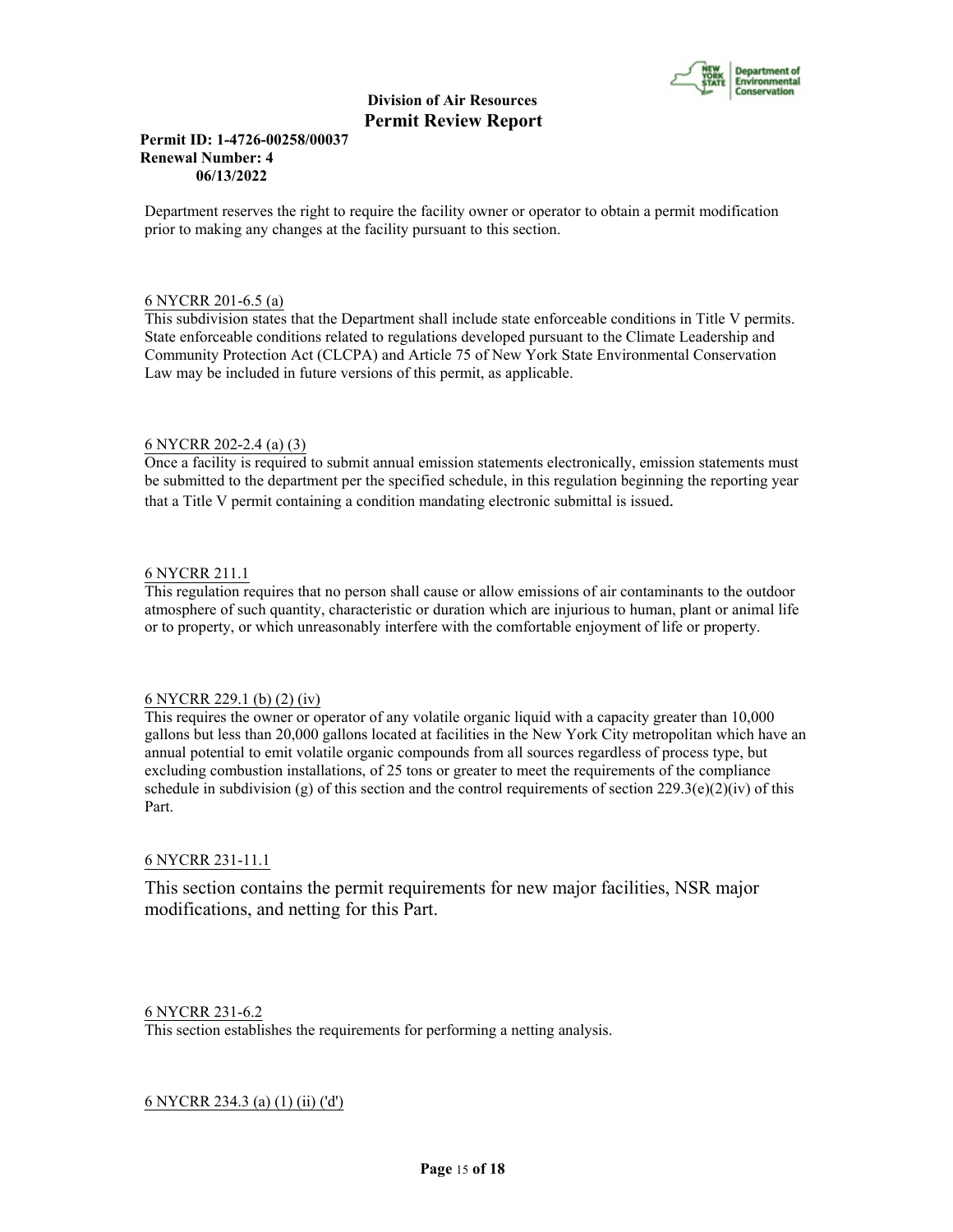

**Permit ID: 1-4726-00258/00037 Renewal Number: 4 06/13/2022**

This regulation establishes the control requirements for a packaging rotogravure, publication rotogravure, or flexographic printing process that that was first installed on or after March 14,1995 and uses a control and capture system, which was installed prior to the regulation's effective date, in order to comply.

# 6 NYCRR 234.4 (b)

This regulation sets forth the testing methods and procedures to be used for facilities subject ot the requirements of Part 234.

# 6 NYCRR 234.4 (c)

This regulation specifies that continuous monitoring equipment is required for the following: Combustion zone temperature of all oxidizers; inlet temperature at the catalytic oxidizer bed; break-through of VOC on a carbon adsorption unit; and any other continuous monitoring or recording device required by the Department.

6 NYCRR 234.6 This regulation specifies the following:

An owner or operator of a facility subject to this Part shall not:

(a) Use open containers to store or dispose of cloth or paper impregnated with VOC or solvents that are used for surface preparation, cleanup or the removal of ink, coating or adhesive;

(b) Use open containers to store or dispose of spent or fresh VOC or solvents used for surface preparation, cleanup or the removal of ink, coating or adhesive;

(c) Use open containers to store, dispose or dispense ink, coating or adhesive unless production, sampling, maintenance or inspection procedures require operational access. This provision does not apply to the actual device or equipment designed for the purposes of applying an ink, coating or adhesive to a substrate.

6 NYCRR 234.7

This regulation sets forth the record keeping requirements for facilities subject ot the reuqirements of Part 234.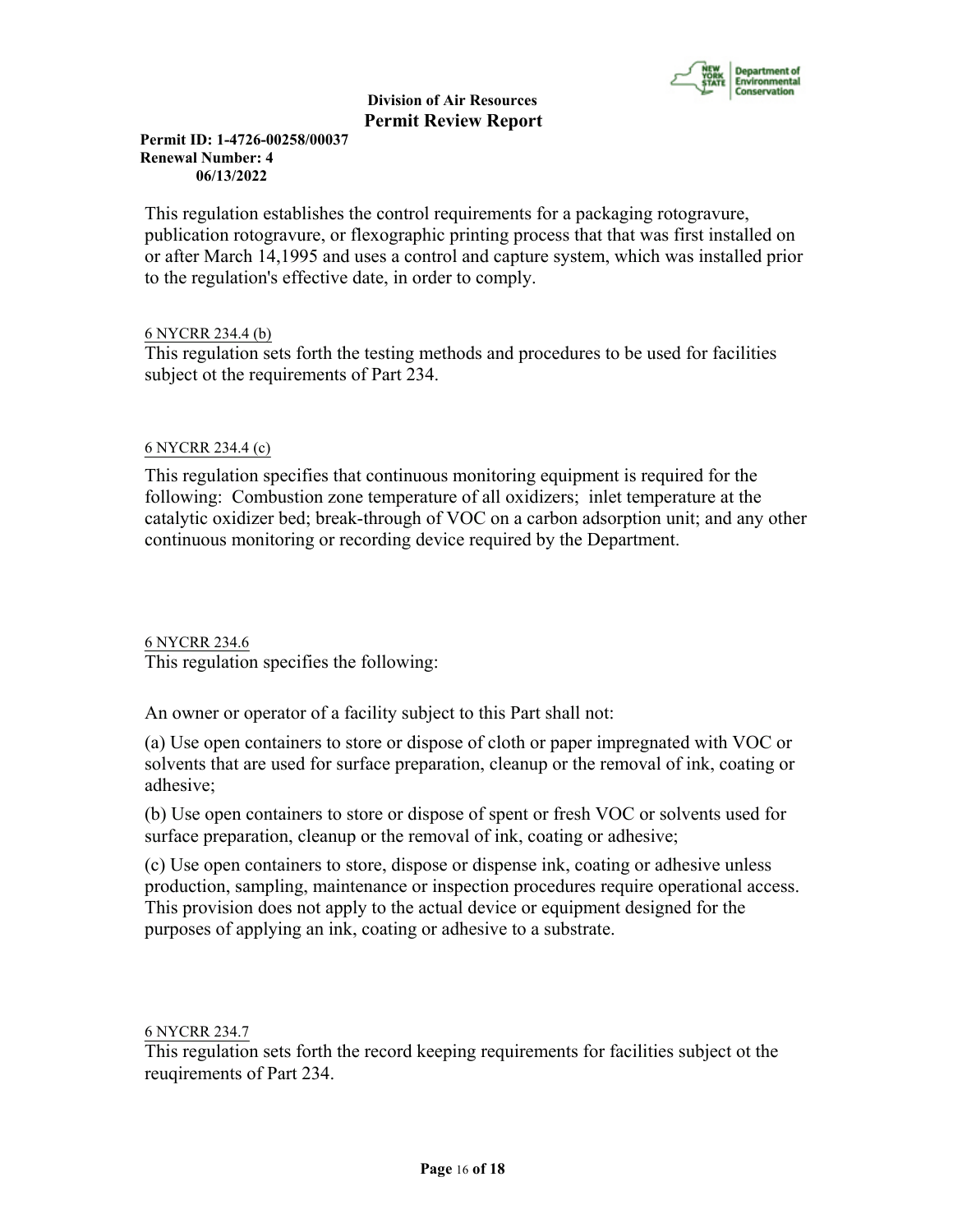

**Permit ID: 1-4726-00258/00037 Renewal Number: 4 06/13/2022**

# 6 NYCRR 234.8

This regulation requires that emissions from a unit subject to Part 234 shall not have an opacity greater than 10%.

# **Compliance Certification Summary of monitoring activities at POLY-PAK MFG PLANT:**

| Location<br>Facility/EU/EP/Process/ES | Cond No.        | <b>Type of Monitoring</b>                                          |
|---------------------------------------|-----------------|--------------------------------------------------------------------|
|                                       |                 |                                                                    |
| $0-00CFT$                             | 37              | record keeping/maintenance procedures                              |
| <b>FACTLITY</b>                       | 5               | record keeping/maintenance procedures                              |
| <b>FACTLITY</b>                       | $6\overline{6}$ | record keeping/maintenance procedures                              |
| <b>FACTLITY</b>                       | 7               | record keeping/maintenance procedures                              |
| <b>FACTLITY</b>                       | 2.7             | record keeping/maintenance procedures                              |
| <b>FACTLITY</b>                       | 25              | monitoring of process or control device parameters<br>as surrogate |
| <b>FACTLITY</b>                       | 2.6             | monitoring of process or control device parameters<br>as surrogate |
| $0-00CFI$                             | 33              | intermittent emission testing                                      |
| $0-00CFT$                             | 34              | record keeping/maintenance procedures                              |
| $0-00CFT$                             | 35              | record keeping/maintenance procedures                              |
| $0-00CFT$                             | 36              | monitoring of process or control device parameters<br>as surrogate |
| <b>FACTLITY</b>                       | 28              | record keeping/maintenance procedures                              |
| <b>FACTLITY</b>                       | 29              | record keeping/maintenance procedures                              |
| $0-00CFI/-/PO1$                       | 38              | monitoring of process or control device parameters<br>as surrogate |
| $0-00CFI/-/PO1$                       | 39              | monitoring of process or control device parameters<br>as surrogate |

----

#### **Basis for Monitoring**

6 NYCRR Part 231-6.2 requires monitoring and recordkeeping of VOCemissions from its two most recently installed presses. VOC emissions are limited to 9 tons per year from each press.

6 NYCRR Part 234.7 requires record keeping of ink and solvent purchases and VOC and HAP content of inks and solvents.

6 NYCRR Part 234.4(c) requires record keeping and monitoring of oxidizer exhaust gas temperature.

6 NYCRR Part 201.6.4 (c) (3) (ii) requires record keeping and submission of report of all monitoring activities. This is to ensure that the facility maintains compliance and also report any deviation or incidence of non-compliance including the probable cause and correction or prevention measure taken.